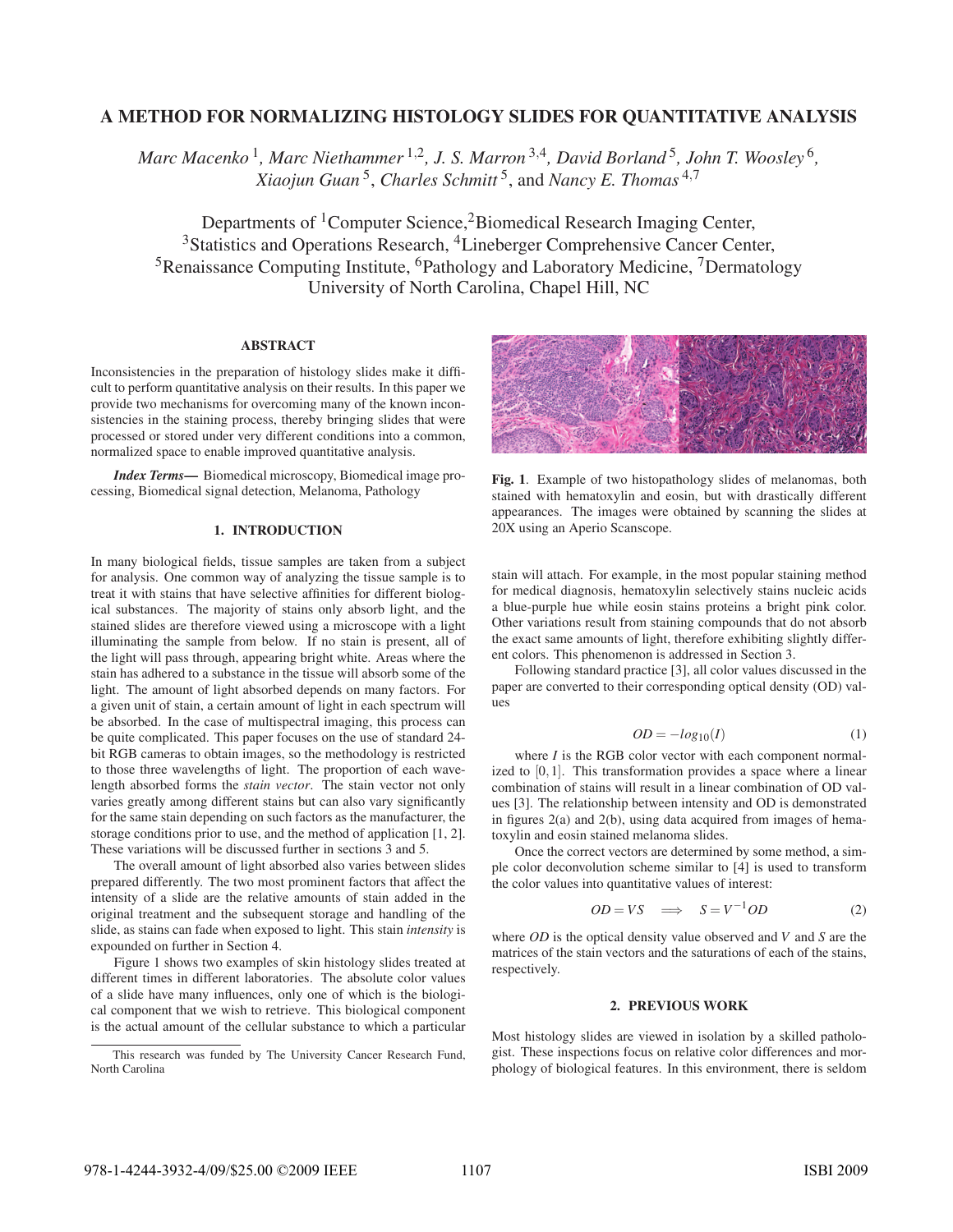



(a) Note that the blue and the pink seem to be separable, but in a curved way.

(b) These pixels have been transformed to optical density(OD) space. Note that the blue and the pink are now separable via a straight line from the origin.

Fig. 2. Each point in 3-space corresponds to a randomly selected pixel from the image and is colored with its original color.

a need for the pathologist to directly compare different slides, and no need for quantitative analysis. However, with increased computational capabilities, there is a new focus on statistical analysis of various features for the purposes of differentiation, diagnosis, and prognosis. Analysis of large numbers of slides makes it imperative to automate the process as much as possible.

Most current applications concentrate on shape features and are thus not affected by the color irregularities between various slides [5] except when it interferes with segmentation on which the shape features are based. When color information is utilized, the easiest method is to simply use the raw color values obtained from the scanner. This approach adds some information, but differences in staining are not accounted for. A more appropriate method is to ascertain the actual quantities of the stains used.

In [4], a simple algorithm is given for obtaining stain saturation values when the stain vectors describing how the color is affected by the stain concentration are given. The remaining issue is determining which stain vectors should be used. Precalculated approximations for each type of stain exist but these approximations ignore variations between specific stains. The recommended method in the original paper requires manual selection of an area on the slide that contains only one stain, and then calculates an average stain vector from this area. In order to avoid contamination, it is recommended that a slide be stained with only one stain at a time. Obviously, individually staining a slide is not a viable option for slides that have already been processed or when only a scan of the slide is available. This leaves the inferior option of manually selecting an area with a minimal amount of other stains. Although this approach will lead to better results than using a precalculated approximation, it is very tedious for large datasets.

The need for individualized stain vectors for each slide is acknowledged in [6], but their method for determining the stain vectors does not use the fact that the stains are linear in the OD space instead of the RGB colorspace. Also, they use the peaks of the hue histograms to find the stain vectors which leads to nonoptimal solutions as discussed in Section 3.

In [7], non-negative matrix factorization (NMF) is proposed to solve the general color unmixing problem [8]. The work in [7] was motivated by the high levels of user interaction needed to determine the stain vectors. Although methods based on NMF are more general, there are no closed-form solutions for these problems, forcing the solutions to be computed numerically. The NMF-based algorithms attempt to factor the *OD* matrix into *V* and *S* with the constraint that all elements be non-negative, since stains cannot absorb a negative amount of light and there cannot be a negative amount of stain. It also forces all columns of *V* (the stain vectors in our examples) to be unit length to keep from having an infinite number of solutions that differ only by a constant. These methods work well with an abundance of information as in the multispectral images they used in their paper, but tend to have inconsistent convergence when only three spectral components are available. In [6], the data had to be manipulated to avoid ending with two purple stain vectors, even when initializing *V* individually for each image.

In Section 3, we present an algorithm that automatically finds the correct stain vectors for the image and then performs the color deconvolution. This is a fully automatic method that is suitable for rapid analysis of multiple slides. It is also a direct method with very few parameters and no optimizations needed.

Slide preparation can vary widely due to different stain manufacturers, different staining procedures, and different storage times. We assume that there is a specific stain vector corresponding to each of the two stains present in the image, and that the resulting color (in OD space) of every pixel is a linear combination of these stain vectors. Since there has to be a non-negative weight on each component, every value must exist between the two stain vectors. This is why the following algorithm finds the fringe of the pixel distribution instead of searching for peaks. If noise were not a factor, the minimum and maximum along the found direction would be used. Instead, robust versions of the minimum and maximum are used by taking the  $\alpha^{th}$ and  $(100 - \alpha)^{th}$  percentile. Empirically,  $\alpha = 1$  provides robust results.

In this section, an algorithm is presented to find these particular stain vectors for each image based on the colors that are present. An OD value of 0 corresponds to a pixel that was all white where nothing on the slide absorbed any light. For stability reasons, the pixels with nearly no stain (low OD) were thresholded. After much empirical analysis, a threshold value of  $\beta = 0.15$  was found to provide the most robust results while removing as little data as possible. Acceptable results are achieved for a wide range of both  $\alpha$  and  $\beta$ .

The shortest path between two unit-norm color vectors on the sphere is the geodesic path. This line appears to be curved in a spherical coordinate decomposition unless it would correspond to change in only one direction or the other. By finding this specific geodesic direction, we can project the OD transformed pixels onto it in order to find the endpoints that correspond to the stain vectors.

The first step in this process is to calculate the plane that the vectors form. This is done by forming a plane from the two vectors corresponding to the two largest singular values of the SVD decomposition of the OD transformed pixels. All of these OD transformed pixels are then projected onto this plane, and subsequently normalized to unit length. The projection line is shown to be curved in Figure 3(a). The angle with respect to the first SVD direction is calculated for each point, thus mapping the directions in the plane to a scalar. The histogram of these angles is shown in Figure 3(b). This whole process is outlined in Algorithm 1.

This method was performed on twelve different slides with considerable variation. Before the use of this method, standard vectors were computed using the manual methods described in Section 2, attempting to find vectors that could adequately describe all twelve slides. The results of these computations, along with the standard vectors, are shown in Figure 4 where the color of each symbol corresponds to what would be produced by that vector. The stars are the standard vectors used without regard to the specific slide. The circles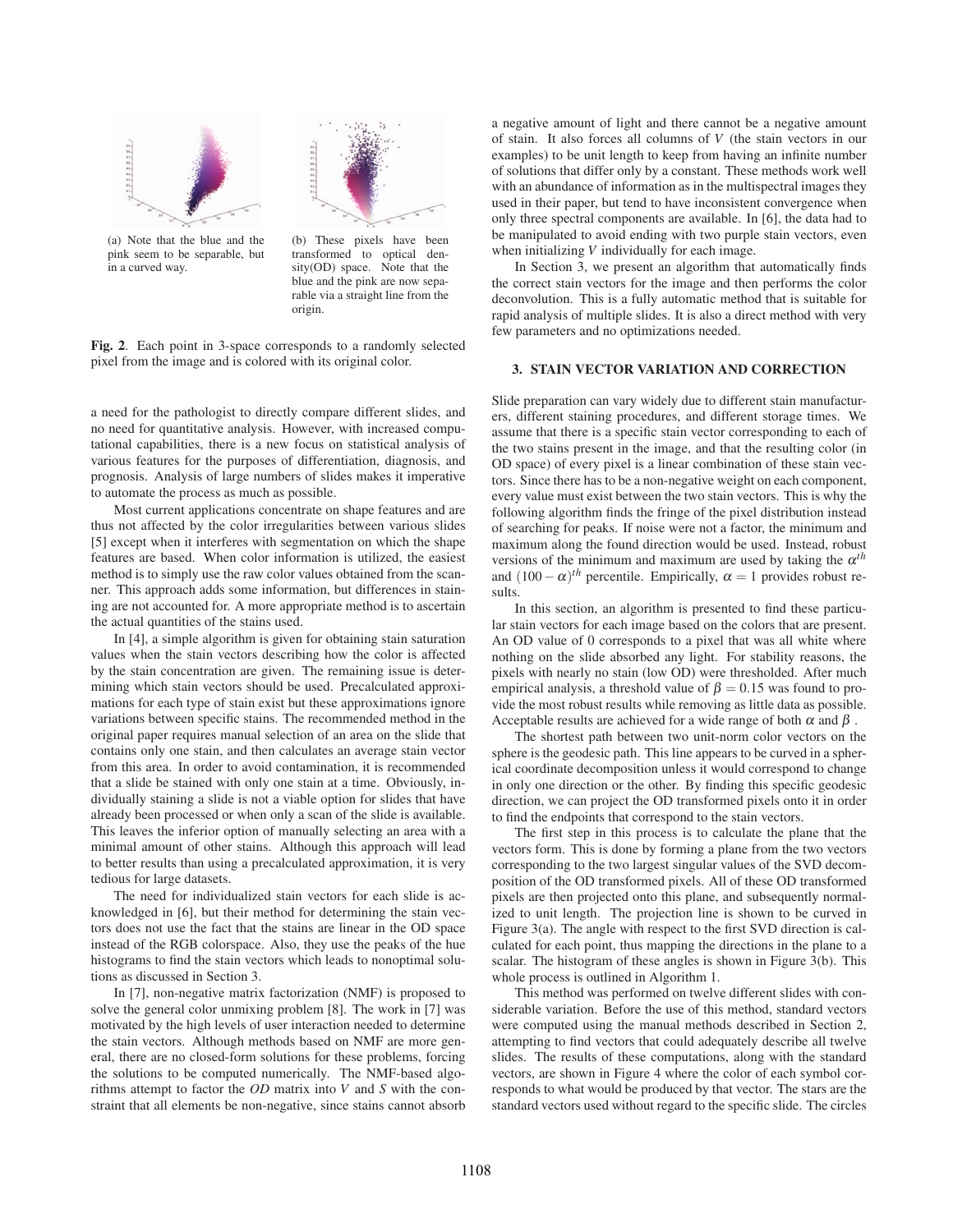### Input: RGB Slide

- 1 Convert RGB to OD
- 2 Remove data with OD intensity less than  $\beta$
- 3 Calculate SVD on the OD tuples
- 4 Create plane from the SVD directions corresponding to the two largest singular values
- 5 Project data onto the plane, and normalize to unit length
- 6 Calculate angle of each point wrt the first SVD direction
- 7 Find robust extremes ( $\alpha^{th}$  and  $(100 \alpha)^{th}$  percentiles) of the angle
- 8 Convert extreme values back to OD space Output: Optimal Stain Vectors

Algorithm 1: SVD-geodesic method for obtaining stain vectors.





(a) Contours of the pixel histogram. The ridge line is calculated by singular value decomposition (SVD). This results in a geodesic on the sphere and is overlaid in black.

gles that the points form with the geodesic line shown in Figure 3(a). The color corresponds to the pixel color that would contribute to that bin.

Fig. 3. An example of the data analysis using the SVD geodesic method.

are the stains automatically generated with the proposed method. Notice that all the recovered stain vectors form tight clusters. While not completely coinciding with the stain vectors chosen manually (which is expected, since they were chosen as a compromise to represent all twelve slides simultaneously), stain vectors are similar, yet distinct for each of the slides, showing the need for repeatable automatic methods.

Figure 5 shows the results of deconvolving with the automatically determined stain vectors. The top left image is the original image. The two bottom images show a good separation into the two stains. The top right image shows the values orthogonal to the plane created by the two stain vectors and includes pigmentation and noise. The fact that this image is nearly empty is evidence that the stain vectors were well chosen.

The intensity of a particular stain depends on the original strength of the stain, the staining procedure, how much fading has occurred since the sample was originally processed, and finally how much of the cellular substance of interest is present in the material. The last quantity is what we actually want to measure. Removing the confounding factors that degrade the signal is necessary for direct analytical analysis of these samples.

Our method assumes that the amount of protein or nucleic acid is a random variable that is scaled by the confounding factors mentioned previously. For each stain in question, we calculate the intensity histograms for all pixels that have a majority of that stain. We



Fig. 4. This shows the calculated stain vectors for twelve hematoxylin and eosin stained test slides. The color of each symbol corresponds to what would be produced by that vector. The stars are the standard vectors used without regard to the specific slide. The circles are the automatically computed stain vectors. Notice that all recovered vectors are significantly different from the standard vectors.



Fig. 5. This example shows the results of deconvolving with the automatically determined stain vectors. The top left image is the original image. The two bottom images show a good separation into the two stains. The top right image shows the values orthogonal to the plane created by the two stain vectors and includes pigmentation and noise. The fact that this image is nearly empty is evidence that the stain vectors were well chosen.

then find the 99*th* percentile of these intensity values and use this as a robust approximation of the maximum. This value was shown experimentally to be a good simple descriptor of the histogram by analyzing several patches of each slide. All intensity histograms are then scaled to have the same pseudo-maximum and are then able to be compared with each other.

As can be seen from Figure 6, each stain has its own distribution, which is to be expected from the previously described theory. We currently assume that fading affects each stain identically, and that the only difference is the amount of stain added. We are currently studying the effects of fading and investigating whether this is a correct assumption.

Figure 7 shows an example where the images from Figure 1 were transformed into the same colorspace by the method discussed in Section 3. Visually, they appear quite different, but to the stain quantization algorithms and subsequent statistical analysis, there is a strong beneficial effect. Figure 8 shows the images from Figure 7, but both are now at the same average intensity level by using the method discussed in Section 4. This correction also leads to a much improved visual consistency of the two slides.

Analysis of five slides diagnosed with melanoma and seven